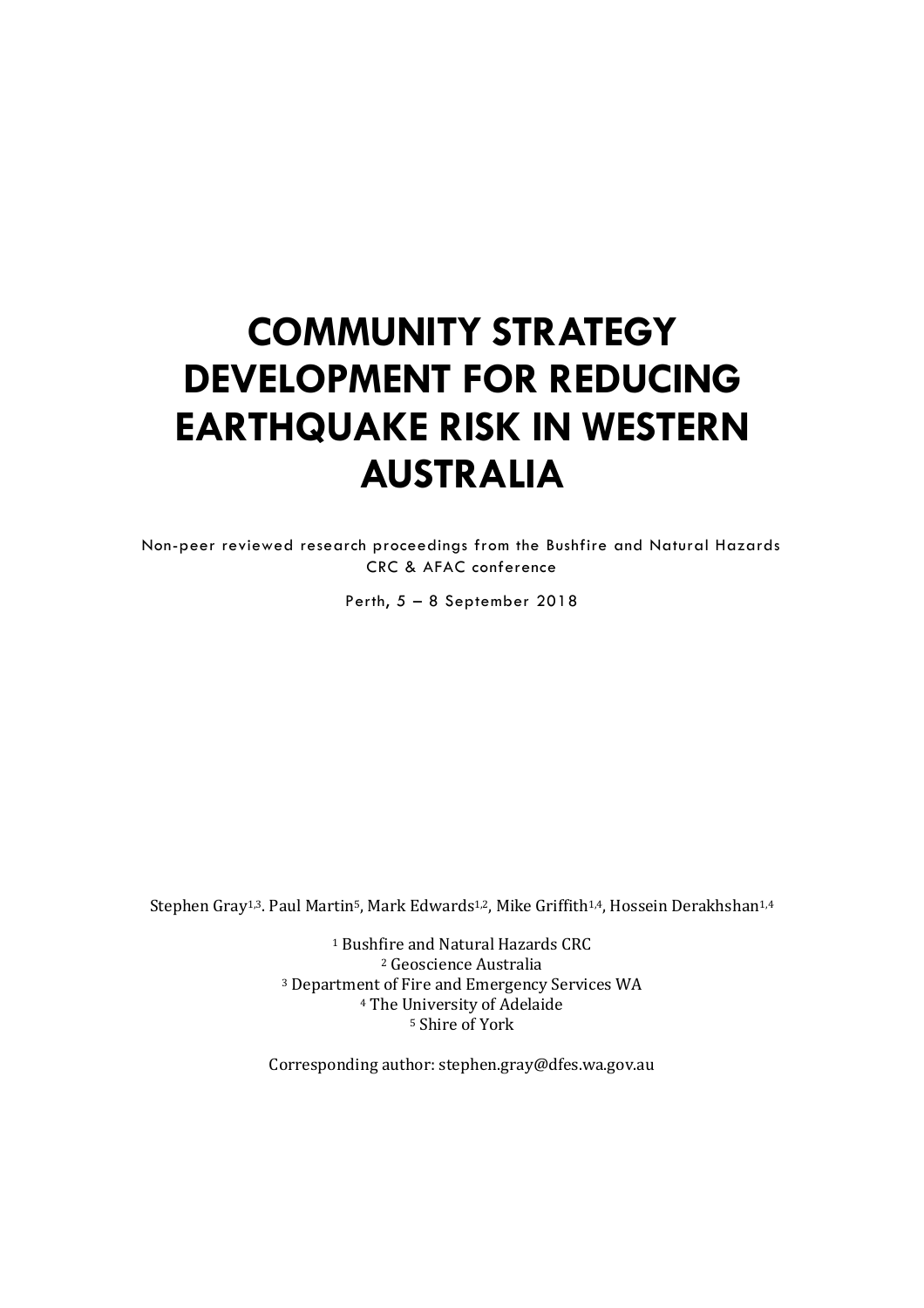## **COMMUNITY STRATEGY DEVELOPMENT FOR REDUCING EARTHQUAKE RISK IN WESTERN ASUTRALIA** | REPORT NO. 392.2018

| Version | <b>Release history</b>      | Date       |
|---------|-----------------------------|------------|
| 1.0     | Initial release of document | 05/09/2018 |



**Business Cooperative Research** Centres Programme

This work is licensed under a Creative Commons Attribution-Non Commercial 4.0 International Licence.

Material not licensed under the Creative Commons licence:

- Department of Industry, Innovation and Science logo • Cooperative Research Centres Programme logo
- All photographs and graphics.

All content not licenced under the Creative Commons licence is all rights reserved. Permission must be sought from the copyright owner to use this material.



#### **Disclaimer:**

Geoscience Australia, Department of Fire and Emergency Services, The University of Adelaide, the Shire of York and the Bushfire and Natural Hazards CRC advise that the information contained in this publication comprises general statements based on scientific research. The reader is advised and needs to be aware that such information may be incomplete or unable to be used in any specific situation. No reliance or actions must therefore be made on that information without seeking prior expert professional, scientific and technical advice. To the extent permitted by law, Geoscience Australia, Department of Fire and<br>EmergencyServices,The University of Adelaide,the Shire of York and the Bushfire<br>and Natural Hazards CRC (including its employees and consultants) exclud liability to any person for any consequences, including but not limited to all losses, damages, costs, expenses and any other compensation, arising directly or indirectly from using this publication (in part or in whole) and any information or material contained in it.

#### **Publisher:**

Bushfire and Natural Hazards CRC

## September 2018

Citation: Gray S, Martin P, Edwards M, Griffith M, Derakhshan H (2018). Community strategy development for reducing earthquake risk in Western<br>Australia. In J.Bates (Ed.), Research Forum 2018: proceedings from the Research<br>Forum at the Bushfire and Natural Hazards CRC & AFAC Conference, Perth: Bushfire and Natural Hazards CRC.